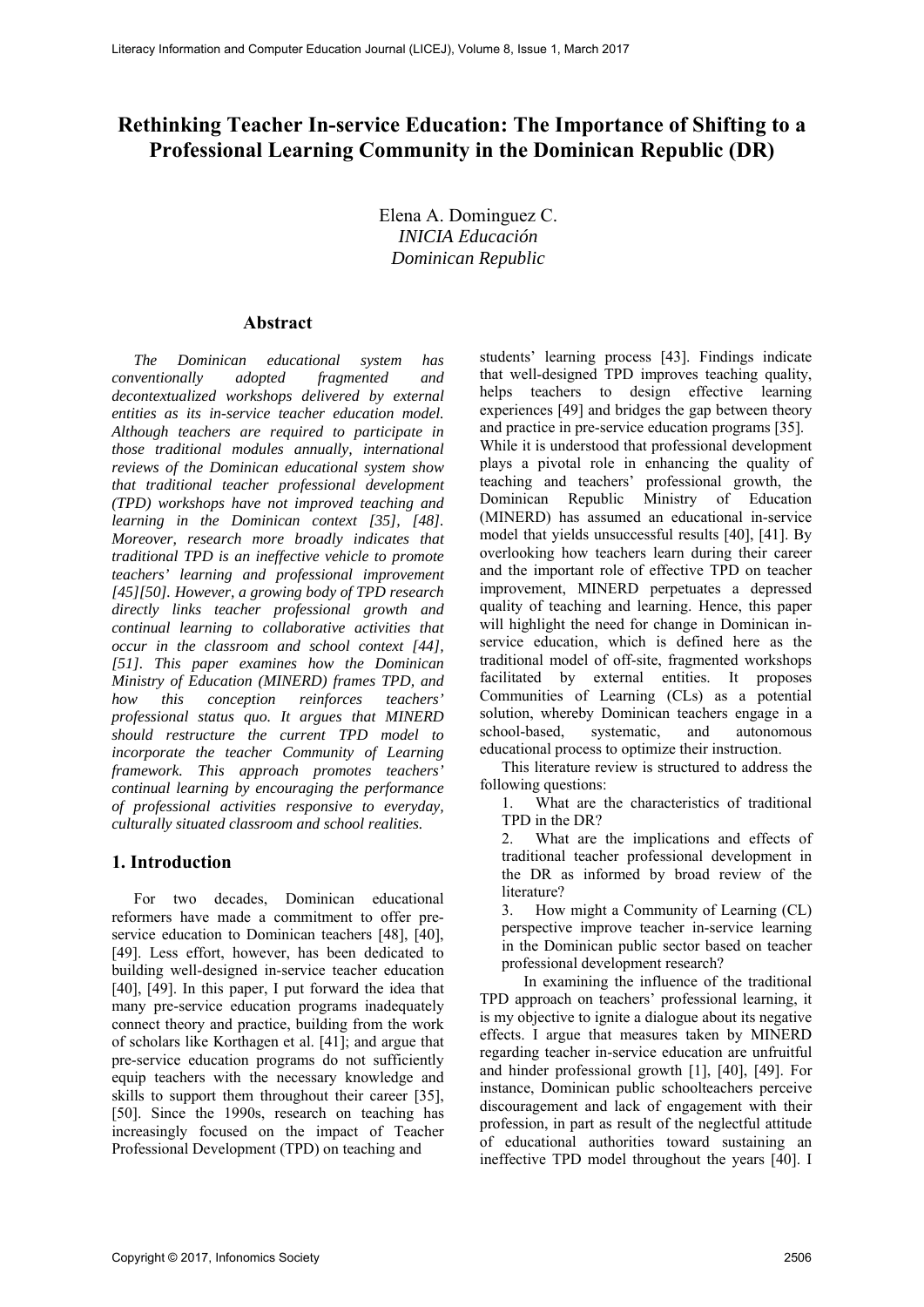also highlight the potential role of MINERD in considering the Community of Learning paradigm as a potential approach that challenges the effects of the existing TPD and enacts authentic professional growth in teachers [51], [44], [50].

Throughout this paper, I develop my contention using the research on TPD and the international reviews of the DR educational system. I establish a link between the accounts of these publications about Dominican teacher professional development and the research findings concerning the model of TPD adopted by the DR. Finally, I draw from research on TPD to recommend that MINERD consider enacting school-based Communities of Learning.

### **2. Rationale and Significance**

Teachers are the most important factor in any educational reform [35], [43]. Even under adverse educational system conditions, their quality impacts all aspects of learning environments [35], [39]. As scholarship indicates, teachers are catalysts for improving students' performance and promoting positive change in the classroom [4]. Similarly, Darling-Hammond [8] asserts that students' attainment is directly related to teachers' performance. In addition, researchers have identified a high correlation among quality education, qualified teachers, and students' attainment; therefore, teachers' development is pivotal to create environments that foster students' development and engage them in learning the expected academic skills [39]. Particularly now, with the world changing as rapidly as it is and new knowledge expectations for  $21<sup>st</sup>$ -century citizens, teachers need to be able to teach competencies and academic skills adequate to this new technological environment and its challenges [11], [54]. Understanding teachers' responsibility in education, researchers have focused on understanding how teachers learn and improve their instruction [11], [39]. Findings indicate that teaching is a lifelong learning profession [9] and that meaningful qualified activities are fundamental to fostering this ongoing knowledge [6].

Teachers' continual learning does not come naturally [9] and teacher expertise is achieved when they learn through systematic and effective inservice activities [35], [48], [39]. Scholars' findings illustrate that successful learning activities are the ones which (a) lead teachers to effectively educate students in their specific social and cultural contexts, (b) help teachers shift certain preconceptions and beliefs about teaching, and (c) work collaboratively with colleagues [35], [43]. As Avalos [1] indicates, TPD is "about teachers learning, learning how to learn, and transforming their knowledge into practice for the benefit of their students' growth" (p.10). This concept widely differs from the commonly adopted traditional TPD model or "factory model," where

teachers participate in workshops without the resources for learning in context, ultimately showing to be inadequate to enact teachers' learning [44], [48].

In bringing the DR to this discussion, it is important to acknowledge that MINERD is aware of teachers' crucial role in student performance, and that since the 1990s, it has prioritized TPD in its teacher education agenda. Beginning in 1992, the DR started the most significant educational reform in 40 years with the Ten Year Educational Plan: 1992- 2002 [40]. One of the goals of this plan was to build a qualified teaching force by assuring that all teachers acquire a degree in education [44], [41], [49]. Complementary to this policy, many universities and institutions provided professional development modules [40]. However, outside evaluation of the policy has shown that instruction was not enhanced, and that there were still ongoing challenges regarding teachers' performance [36], [40], [49]. Moreover, further reports showed that teacher education alone is insufficient to address this problem and emphasized the need of providing inservice training [48], [36], [40]. These reviews informed MINERD's authority and prompted the adoption of new strategies including the United Nation Millennium Development Goals, Strategic Education Development Plan 2003-2013, and the second Ten Year Plan: 2008-2018 [36], [40]. Additionally, more recognized institutions, such as private universities and international agencies, continued to offer in-service training as a means of TPD [40]. However, these well-intended strategies have only slightly impacted the quality of Dominican teacher professional learning [1], [35], [41].

In a growing globalized and competitive world, the DR seeks to reduce the poverty gap, both within the country and between the DR and more affluent countries [48]. Qualified teachers are critical to an education system that counters the inherent problems of the Dominican low-income demography (e.g., social exclusion, unemployment) [1], [48], [40]. In this sense, I acknowledge that the failure of enacting teachers' learning and improvement may be caused by the insufficient attentiveness to research about TPD, in conjunction with a lack of discussion and evaluation of the in-service training established throughout the last two decades [48], [36]. In our current era of expanding knowledge, high-tech economy, and increasingly competitive job market, it is important that MINERD carefully reformulate its resolutions regarding in-service teacher education and urgently promote effective professional activities that lead to high quality education. By doing so, MINERD will be able to attain a higher level of equity among Dominicans, promoting a society which is able to progress financially, as well as ethically, and more ultimately helping transform the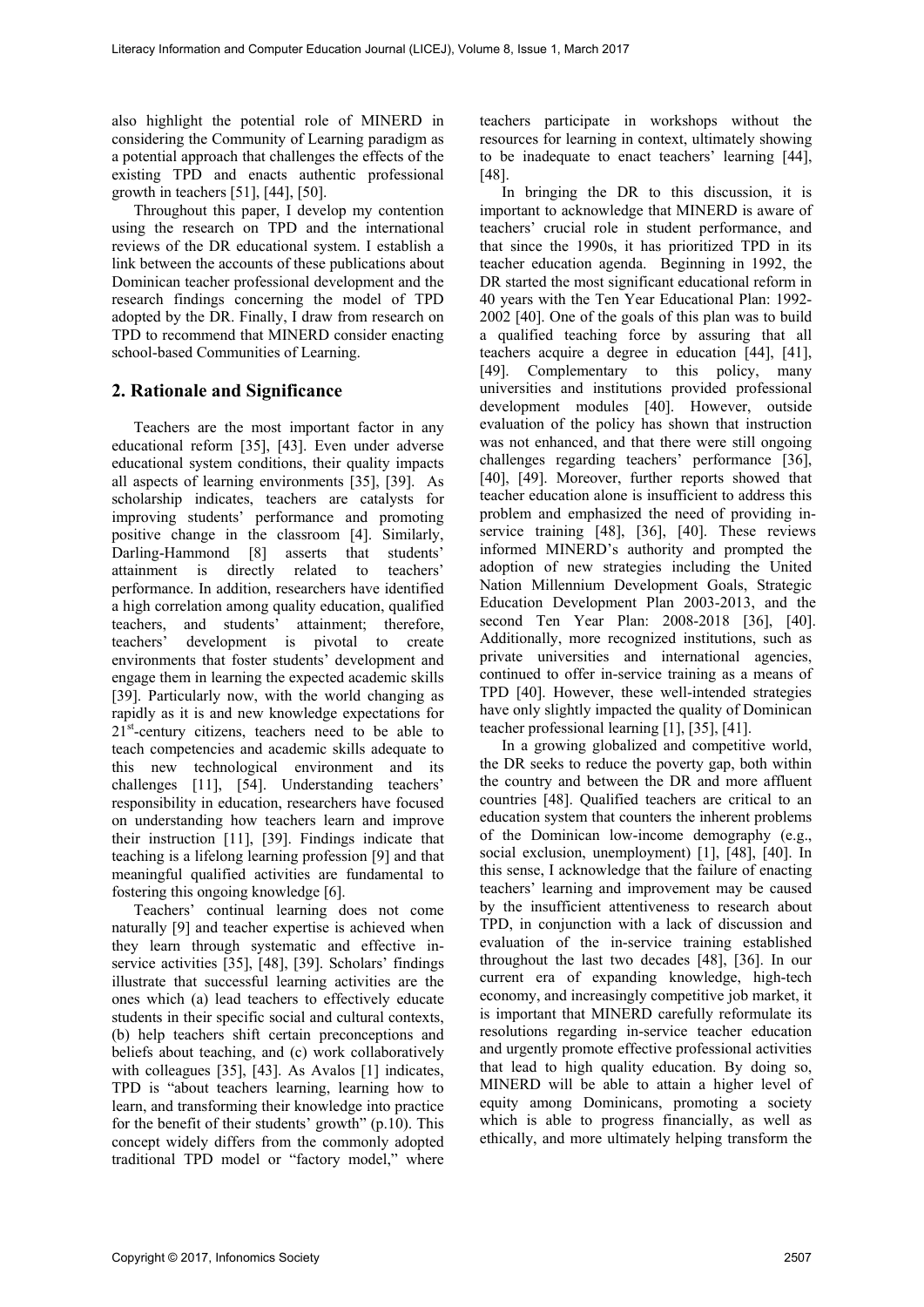DR into a country that contributes to the overall world's development.

# **3. The Teaching Profession in the Dominican Republic (DR)**

The DR, like many countries in Latin America, faces substantial challenges in providing teacher education that ensures high quality instruction [35]. In the DR, there are approximately 67,000 teachers, 74% of whom work for the public sector [35], [40], [41]. Moreover, in the DR, the teaching profession lacks a strong reputation and social esteem because of underpayment relative to other professions and the commonly adverse working conditions. For example, public education teachers might work under inadequate infrastructure, with lack of resources and overpopulated classrooms, and without effective preparation and induction [44], [40]. Regardless of these unfavorable conditions, there is still a vast population of young people, most from the rural areas, who become teachers. A high percentage of these candidates choose the profession, not by vocation, but because it guarantees a permanent job and enticing benefits (e.g., retirement pension, teachers union, promotion by seniority), which for many of these candidates represents the only vehicle to progress from their low-income social background [40]. As a result, the professional image of teachers is commonly portrayed by the particular conditions mentioned above and is perceived as extremely weak.

Along with the disadvantageous conditions and lack of social acceptance of the teaching profession, the two universities with the highest enrollment to prepare public teachers have inexpensive tuition, lack rigorous admission processes, and are characterized by deficient programs and insufficiently qualified professors [44], [40], [49]. This promotes the registration of candidates who possess a weak motivation for the profession and results in these universities functioning with an "open door" for whomever chooses to become a teacher [1], [41]. In summary, teaching has become an extraordinary opportunity for many to get a degree, which leads to better opportunities for many Dominicans with a low educational and cultural level [40], [49]. Hence, these universities continue to perpetuate the low-quality education that prevails in the DR.

The DR's public schools mirror the educational teaching force problems and social background described above. Approximately 50% of the teachers have less than five years of work experience [40]; in a public school context, few teachers have the knowledge of content and practice that is a requisite in current measures of teacher quality [40], [49]. There is a lack of opportunities for teachers to advance within the profession; currently, teachers

need only five years of well-reputed teaching to apply for managerial positions outside of education with better salaries and opportunities for decisionmaking [40], [41], [49]. This rotation of inexperienced teachers in the Dominican classrooms promotes an unstable environment in the schools and induces the best teachers who generally have better performance - due to professional vocation or better educational and household backgrounds - to seek career development outside the classroom [1], [49]. As a result, there is a shortage of qualified teachers in the classroom, leaving schools with a majority of novice teachers or teachers who are focused on obtaining their pensions through seniority [1].

A key trait of the Dominican public school system is that teachers are usually hired by shifts, an arrangement where classes occur in the morning, afternoon, and occasionally in the night. Originally, this system was established as part of a solution to the deficit of classrooms and teachers [36], [40]. In order to acquire an acceptable salary, teachers commonly worked two shifts [37]. As result, there was (a) a decrease of the legally constituted school schedule due to teachers and students mobility, (b) an overuse of school resources and infrastructure [40], [37], and (c) teacher weariness from teaching more than one group of students [36]. These undesirable consequences of the shift system, in conjunction with teachers' poor salaries, provoked the MINERD in its second Ten Year Plan: 2008- 2018 to include the construction of classrooms and call for the abolishment the shift system, ultimately launching a full-time schedule with higher wedges for public teachers. During the last 5 years, MINERD has been progressively moving toward this goal and in the academic year 2013-2014, MINERD reported that 96 pilot schools have adopted the new full-time schedule, thereby benefiting approximately 33,000 students [36], [43]. This new policy of a full time schedule is significant when considering meaningful professional activities that could improve the quality of Dominican teachers, which I will develop later in this paper.

In the last five years, there has been an increasing dialogue among institutions in charge of teacher education, MINERD, and the Teacher Union. The objective of these conversations has been the adoption of new measures to improve the quality of teachers and promote teaching as an attractive professional career [38]. As result of this continued effort to increase the quality of teachers, MINERD, with the support of local and international organizations, also (a) developed new standards for teacher education and teachers' professional profile, and (b) established a new system of teacher evaluation based on competencies [38], [41]. In addition, 2012 saw the development of a national plan of teacher reform with the aim of strengthening the teaching profession [35], [51] through "designing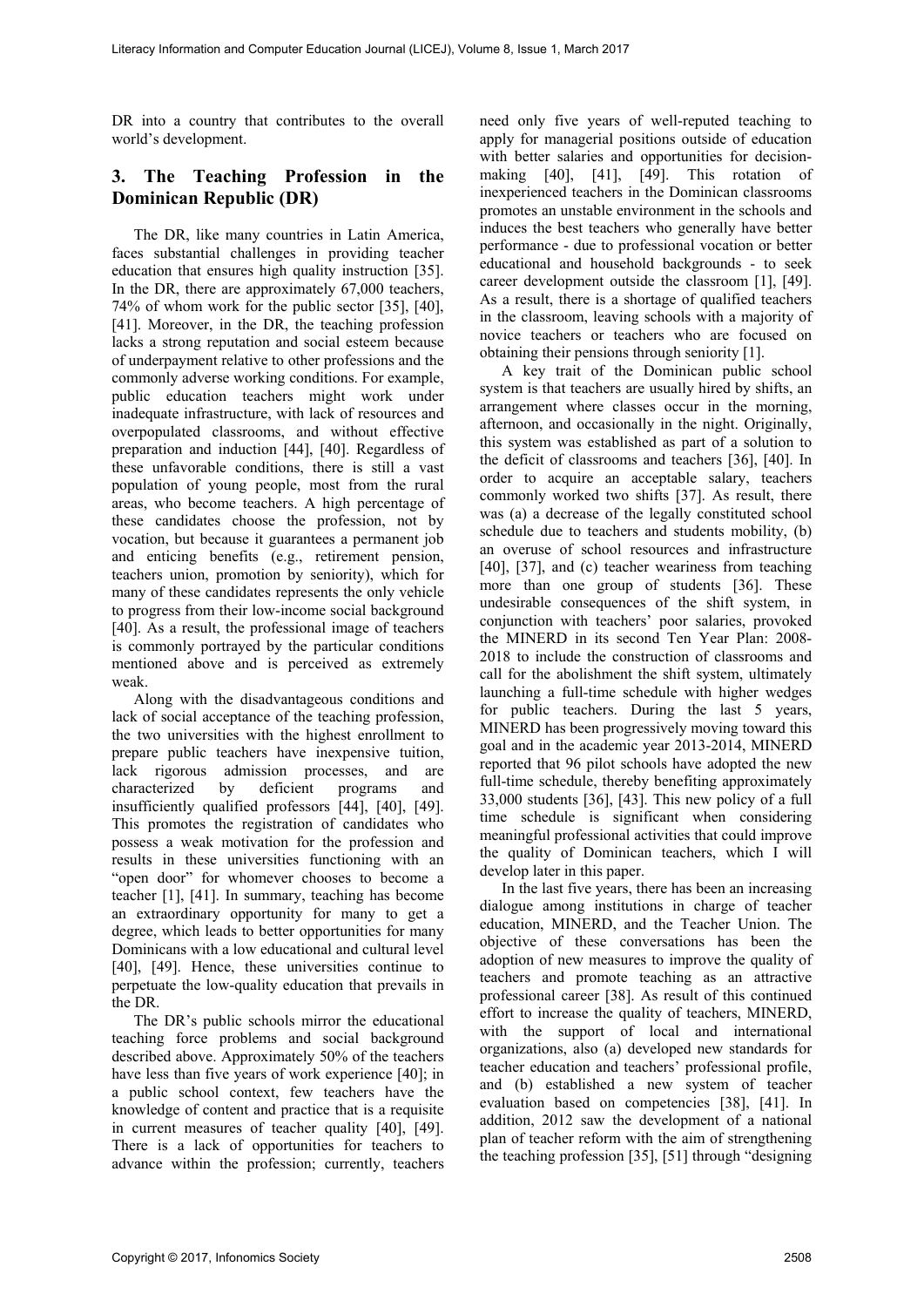an admission process to improve the quality of teacher candidates, elaborating a national plan to better educate teacher educators, accrediting teacher programs, establishing mentorship, and developing research on teacher education" [35]. Although there is this strong blueprint to develop quality pre-service education, there is still a lack of dialogue regarding teacher professional development [35].

Some Latin American countries—including Chile, Mexico, Brazil, and Costa Rica, which experienced a similar teaching profession context to the DR - have improved their teaching and students' learning by prioritizing effective TPD [35]. Looking at the data from these countries suggests that MINERD's current plan for teacher improvement, while well intentioned, could be seen as deficient because it overlooks the research on effective TPD, specifically teachers expanding their knowledge through a constant process of professional development based on classroom context [43], [35], [45], [48], [51], [50].

In this section, I have discussed the less than desirable image of the teaching profession in the DR, the motivational factors at play in becoming a teacher, the social and cultural background of teacher candidates, and the role of some public universities in providing low-quality education to many of the Dominican teacher candidates. I have also highlighted some of the challenges the DR faces regarding the profession, including improving the overall quality of teaching and reducing the high attrition of experienced and qualified teachers within the school classroom. I have indicated that the current endeavors of the DR to improve pre-service teacher education could result in deficient measures, because there is a lack of dialogue to develop effective TPD. Indeed, I have put forward that effective teacher professional development is a potential vehicle to achieve quality in teaching and learning in the DR. As mentioned previously, the role of TPD is an extremely important piece of any discussion concerning teacher education, and will be further developed in the next section of this paper with a focus on TPD in the DR.

## **4. Implications and Effects of Traditional Workshops**

The DR established a system of professional workshops delivered by private institutions (e.g. universities, international organizations) within the framework of the educational reform Ten Year Plan: 1992-2002 with the goal of improving teaching quality [40]. In addition to these trainings, another major policy implementation was the creation of the National Institute of Teacher Education and Training (INAFOCAM): a decentralized institution, in 2001, with one of its main functions being to regulate and provide in-service education nationwide [40], [41].

However, INAFOCAM function has been limited to managing the recruitment of workshop facilitators, and supporting and following up on the professional programs designed by the other institutes [40]. Therefore, in the DR, the prevailing system has evolved in such a way that local and international organizations coordinate, provide, and fund numerous off-site in-service workshops for the public teachers [44], [40], [41].

Although the funding and support of external entities may seem like a significant help to the educational system, reports on Dominican in-service training show that TPD has been deficient in a number of ways: (a) it has not improved teaching and learning; (b) it has not supported the consideration of diversity among educators and in school contexts; (c) it has provided insufficient articulation between the pre-service education and the content disseminated in workshops; and (d) there seems to be a lack of coherence between the course content and school conditions to support delivering teaching methods and learning models [1]. The failure of these inservice trainings is typically attributed to: (a) lowquality pre-service education [35], [41], [48]; (b) a lack of strong policy for in-service education; and (c) inconsistent evaluation of the professional workshops [40]. However, in my view, another potential cause could be that MINERD authorities are overlooking the ways in which teachers learn and develop and, in the process, failing to create a fruitful model of systematic professional learning. Consequently, these trainings have fell short in meeting their objective of enacting teachers' learning and improving the quality of the Dominican educational system.

These negative findings regarding the workshops that have been developed in the Dominican context should come as no surprise, as they generally adhere to the traditional TPD model. Research shows that traditional TPD - which consists of fragmented, offsite workshops delivered by individuals who are not related to the school contexts - is not an adequate tool to improve teaching [48], [45], [50]. While older research tended to assume that professional development workshops were an effective tool for improving the quality of teaching and learning, a new body of research shows that teachers learn better when they participate in ongoing formation through shared practice connected to their specific cultural and pedagogical context [45], [48], [51]. Therefore, I argue current TPD practices, based on the aforementioned traditional TPD model, reinforce Dominican teachers' professional status quo.

# **5. Communities of Learning (CLs)**

As discussed in the previous section, traditional in-service education workshops - the current TPD structure sustained by MINERD for more than two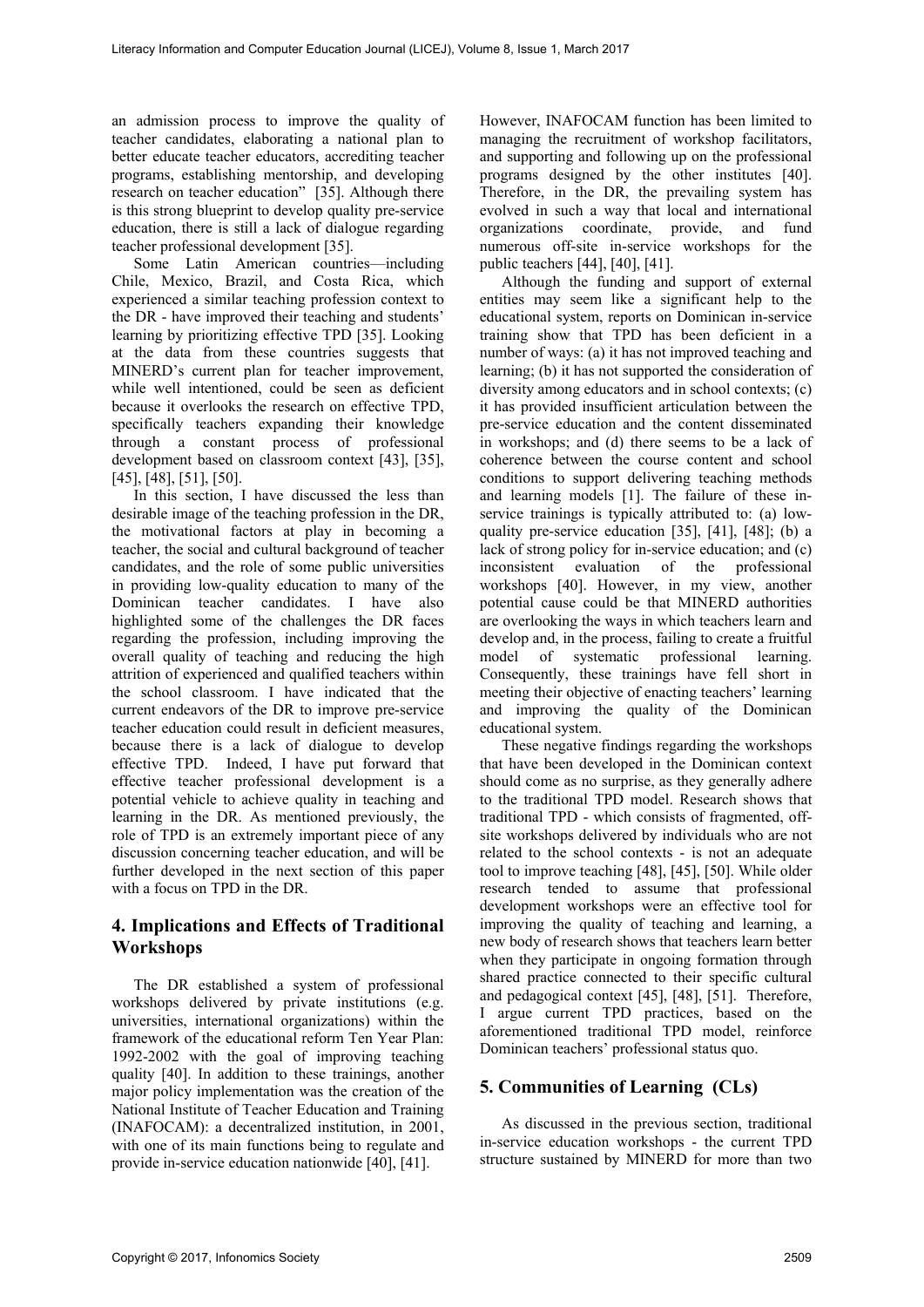decades - are not recommended for enhancing teacher professional growth [42], [45]. Instead, research on teaching has increasingly discussed how Communities of Learning (CLs), "ongoing groups of teachers ... who meet regularly for the purposes of increasing their own learning and that of their students" [13, p.2], offer an effective alternative for enacting professional growth by promoting collaboration among colleagues and contextualized learning opportunities [44], [43], [35], [45], [48], [51], [44], [50].

Another feature of a CL is the community leader, who is charged with supporting his or her colleagues in this educational venture. In discussions regarding a CL leader, some scholars refer to the principal as the leader of a CL [44]. Other academics, however, show that teachers' unwillingness to assume leadership roles is sometimes caused by the prevailing "bureaucratic" and "hierarchical" structure of the school system [15, p.10]; thus, many teachers perceive that all decision-making and control lies in managerial positions and is not within their own control [49]. Acknowledging this, some scholars argue that the CL should be a qualified teacher who ignites constructive dialogue regarding teaching and learning [48].

In order to promote the flow of new information and practical knowledge, a CL should be open to the wider professional networks and courses. McLaughlin and Talbert show that there are effective forums for teachers' learning outside of school courses [51]. This idea might seem contradictory to the previous discussion on teachers' learning in school and classroom contexts. However, McLaughlin and Talbert explain that they are not referring to pre-packaged and decontextualized workshops, but to socialization with other teacher networks and courses that serve as a "catalyst and support for the instructional improvement in a teacher community" [19.p. 65). Therefore, one of the main differences between effective and ineffective outside of school courses lies in the learning environment of the course. Effective outside of school courses provide teachers with opportunities to network with colleagues and connect their learning to the larger conversation occurring within their CL. Considering this finding, professional networks and well-designed courses could be used to bolster the professional learning within a CL.

The Dominican educational system does not enjoy an in-service education with the learning environment described above [35]. Based on the account of the aforementioned research, I argue that by adopting a community-based model of professional development, the Dominican teachers may optimize teaching and learning. I also suggest that the role of a teacher leader (TL) within a CL could provide new opportunities for leadership within the Dominican school contexts. Furthermore, the construction of this teacher community paradigm in the DR may be fostered by professional networks and courses that work in conjunction with the CLs.

### **5.1. Teacher leaders (TLs) within Communities of Learning (CLs)**

As previously discussed, research shows that teachers learn effectively by participating in longterm CLs. However, fewer scholars draw attention to the importance of the role of a teacher leader (TL) to sustain a CL [21], [45], [46]. Effective teacher leaders (TLs) are expert teachers who are able to "deconstruct their practice, explain it to others, and in the process learn how to facilitate learning for (and with) their peers" [14, p.460]. Similarly, Heikkinen et al. [21] describe the role of a TL as a "confidence builder" (p.12), who mentors and supports the professional growth of his or her colleagues. According to these definitions, it is the role of a TL to promote an effective learning environment that sustains the shared practice over time, and to scaffold his or her peers' knowledge, when necessary. In their study of TLs in CLs, Lieberman and Friedrich [35] found that TLs develop their leadership skills by acquiring an "identity" as teacher-leaders, building "collegiality", "making conflict productive", and "reflecting on new and old knowledge to learn from practice" (p.5). By assuming this role, qualified teachers develop new skills and a professional identity that contributes in a different manner to their own professional development.

Lawrence and Chong [26] also conducted research on a lesson study group in Singapore. Their work found that younger members benefited from the expertise of "experienced teachers" (p.469), and other knowledgeable teachers were able to learn new skills and views about teaching. The study also pointed out that teachers acknowledged the need for qualified colleagues who can provide them with specific knowledge to improve their lesson planning. Similarly, Avalos [2] described recent policies in Chile aimed at enabling "highly competent teachers" (p.391) to assume the role of "professional developers" (p.391) inside a teacher community. The role of the "pedagogista" in the Reggio Emilia early childhood approach provides another example; one of the pedagogista's responsibilities is to support teachers' work by helping them engender new ideas and learning experiences, reflect on their practice, and improve in children's observation and documentation [14]. Comparable to the pedagogista in Reggio Emilia, Fullan and Knight [15] describe the work of the coaches in Canada, who are adept educators helping in teachers' networks to improve instruction, lesson planning, and evaluation. These teacher leadership models from international educational systems stress the key role of a TL to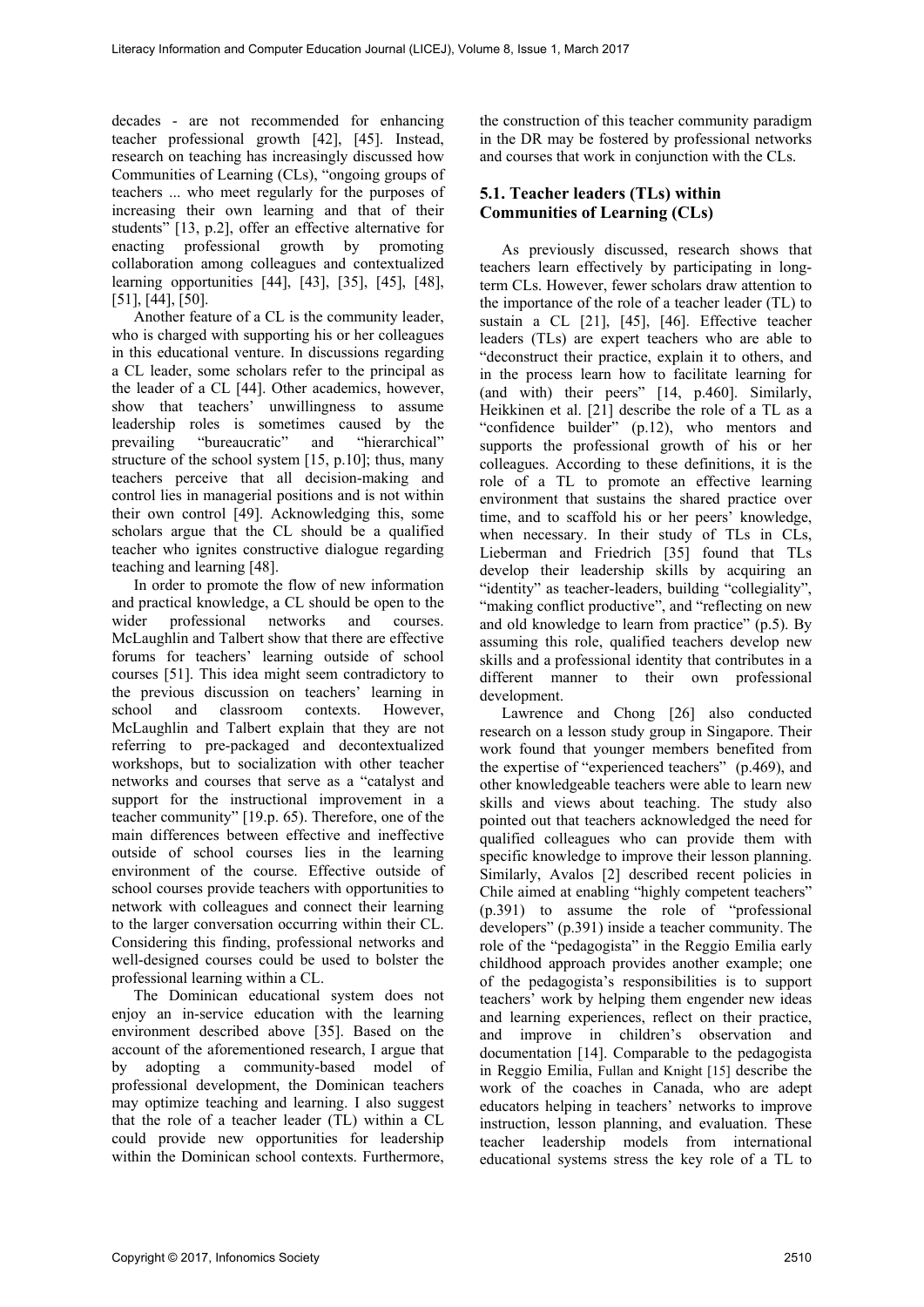support colleagues toward their communal goal of enhancing teaching and increasing student learning.

Other research suggests that qualified teachers should be educated to assume this role. According to Heikkinen et al. [21], in Finland, mentors who support peer-coaching groups train for an academic year to learn tools and theory related to group guidance and cooperative working techniques, including creating an environment "without performance pressure" (p.28). Similarly, in their research in Logan City, Australia, Kearney and Zuber-Skernit (2012) studied communities of practice to empower low-income immigrants to solve issues regarding their surroundings. For eight months, ten members were trained in leadership skills in order to become the community leaders. Results showed the leaders were able to promote learning environments and support members in solving their main problems. Harris [19] adds that enabling leadership inside the community "will not be achieved by clinging to models of leadership that, by default rather than design delimits the possibilities for teachers to lead development work in schools" (p. 322). Distributing the leadership within the school context and preparing teaching staff to develop leadership skills fosters trusting relationships, and more ultimately an effective learning culture. As the research previously discussed shows, a TL is not about being a pundit, but instead dedicated to creating a successful, participatory learning culture.

**5.1.1. TLs within CLs: Implications for the DR.**  International agencies' reviews of the Dominican educational system suggest that another cause of the deficient teaching force in the public sector is related to the exodus of the best teachers from the classroom to assume managerial roles (e.g., superintendent, school director, regional technician) in order to acquire higher salaries and participate in decisionmaking processes within the schools [40], [49]. Together with providing a platform to transform TPD to CLs, MINERD should explore new forms of educational leadership in order to retain the few qualified teachers within the classroom. Extending this idea further, I suggest that along with increased pay, the role of TLs inside the CLs could serve to boost the best teachers' satisfaction and permanence within the classroom. TLs would be given the opportunity to make choices, otherwise known as human agency, within their profession, enabling them to act as a support base for teachers in a learning culture for the benefit of Dominican students.

Abréu -Van Grieken [1] also explains how seniority is still rewarded more than teaching skills and competencies in the DR. As a result of this, teachers' motivation to reach expertise or excel in the teaching profession is suppressed. A TL within a CL, in the Dominican context, could serve (a) as a role model to inspire colleagues to be better professionals; (b) to promote an environment inside a CL where teachers support each other in developing the expected skills established in the recent teacher evaluation by competency policy; (c) and to have a less bureaucratic school system, promoting a linear communication between principals and teachers. In summary, I recommend that a TL within a CL, in the DR, could serve as agent for transforming schools into learning organizations, ultimately promoting students' success.

### **5.2. Courses and Teachers' Networks for a CL**

In conjunction with enabling TLs, the CL should be open to other sources of knowledge beyond the school setting [35], [51], [44]. According to McLaughlin and Talbert [51], "insulation for the broader professional network will stymie the improvement efforts of even the most engaged and collaborative teacher community" (p.64). In order to expand and strengthen knowledge, members of a CL should take advantage of the incessant production of knowledge, resources, and learning experiences available in the nation-wide and international educational community. Unlike the traditional TPD workshops, McLaughlin and Talbert [51] describe "off-site professional development (OSPD)" as "high-quality" (p.65) learning experiences focused on reviewing, reconsidering, and deepening participants' knowledge and practice. This new knowledge is then to be shared with the rest of the community, adapting it to the school context, and bringing new and fresh perspectives to the members of the CL.

Through a weeklong summer course of High-School teachers, McLaughlin and Talbert [51] highlight the relationship between OSPD and a CL. Their work establishes a clear link between OSPD and scaffolding of a CL. It suggests that these courses provide teachers with the tools to improve and sustain their CL. McLaughlin and Talbert [51] also recognize that OSPD provides teachers with opportunities to observe teachers from other contexts collaborating, working, and implementing together. Through such courses, teachers are able to network and learn about a topic of interest that could enrich and improve their school-based CL. Darling-Hammond et al. [43] described Singapore's 1998 educational reform as having the objective of establishing schools as learning environments. Program components included "learning circles, teacher-led workshops, and conferences" (p.17). These initiatives were also supported by the National University, which trained teachers on "reflection, dialogue and action-research" (p.17). Teachers' new knowledge in the off-site courses was constantly applied in the school-based learning circles, enabling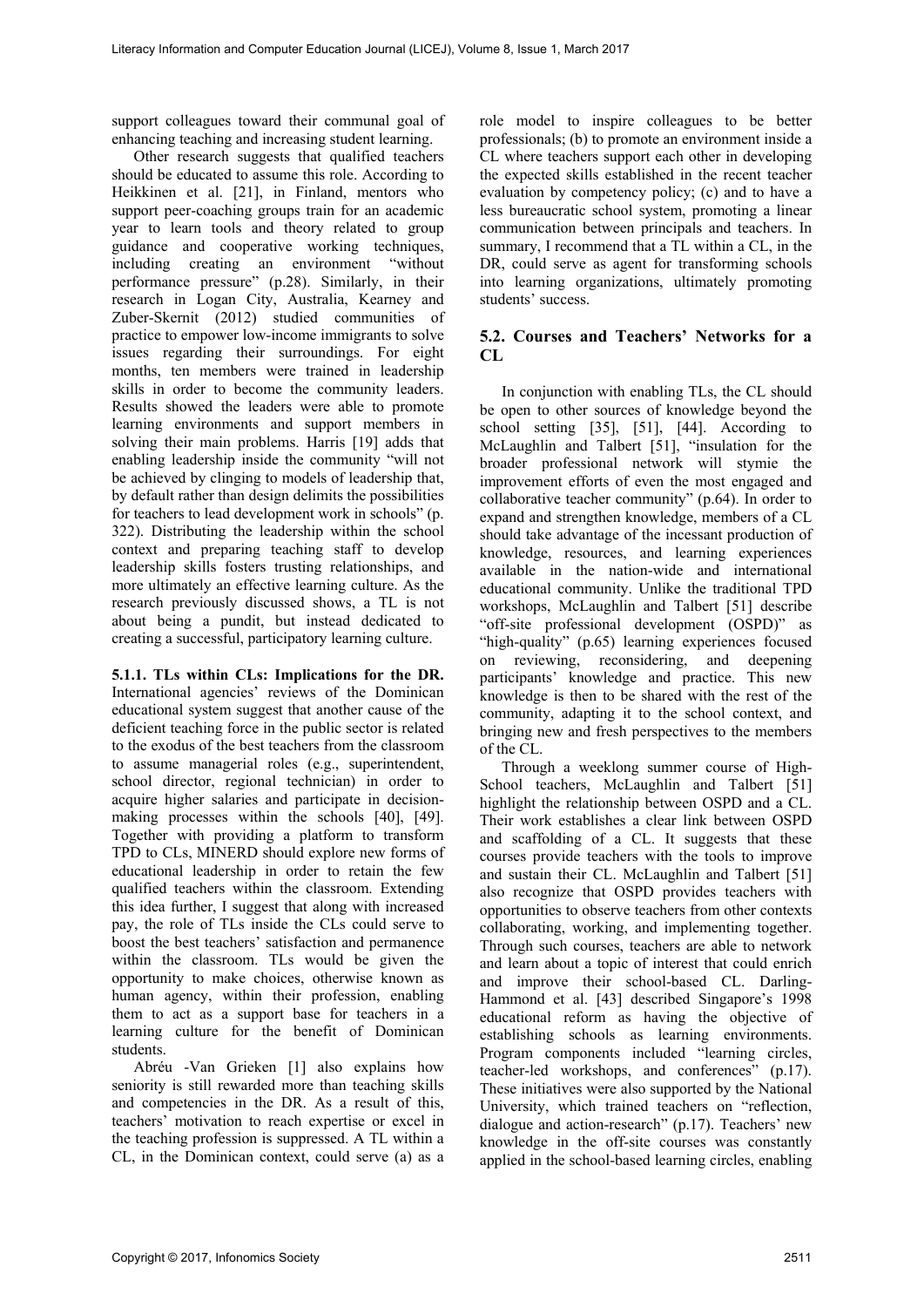teachers to "produce knowledge and not just disseminating received knowledge" (p.17). These examples suggest the potential of CLs to improve the quality of teaching, through thoughtful off-site learning experiences that help teachers to answers questions that are beyond their context, complementing their professional learning and strengthening their school-based CL.

In addition to incorporating OSPD, a CL should establish connections with other teacher networks [23], [45]. In their study of 40 secondary teachers in England, James and McCormick [23] show the benefits of networking across schools. These include generating new knowledge and promoting professional growth inside a CL. Similarly, Jackson and Temperley [22], argue that "school-to-school collaboration" (p.45) is essential to reduce the achievement gap and develop teachers' learning. They studied the Networked Learning Communities (NLC) in England, which had the primary purpose of improving the quality of the educational system. Results show that when teachers are connected with other educational networks, four types of learning were generated: "learning from one another", "learning with one another", "learning on behalf of", and "Meta-learning" (p.49). They found that teachers also developed and strengthened their professional identities and instruction. Likewise, Thornton and Brunton [47] explain the successful role of the Preschools and Infant-Toddler Centers Institution in Reggio Emilia, which role is to connect the early childhood schools. This institution promotes the early childhood professional network, supporting and guaranteeing ongoing teacher learning and the quality of the children's' experience. Considering these findings, it is important that a CL maintain contact with widespread educational networks to assure the constructive interchange of ideas.

**5.2.1. Courses and teachers' networks for a CL: Implications for the DR.** The previous discussion illustrates the ways in which external sources, such as off-site courses and professional networks, can be used to support teachers' professional growth when incorporated into the context of a CL. This is an extremely important piece for the DR because there is absence of teacher networks [1], [18]; and more frequently, teachers might have access to seminars, masters' degree programs, and conferences financed by INAFOCAM and other institutions [41]. However, these programs, as traditional workshops, usually have a top-down approach, do not take into account teacher context and school conditions, and do not promote collaborative learning [18]. In light of this, it is imperative to understand that any attempt to promote teacher learning using a factory model approach will be unsuccessful for the reasons previously discussed. Although there is omission of the CL paradigm in Dominican public schools, if

MINERD did decide to promote effective in-service education and construct this approach of TPD, external entities' support should be focused on helping teachers to (a) collaboratively learn based on their local needs; (b) develop tools that will have applicability to their realities; and (c) build teacher networks.

Many scholars claim that the vast majority of Dominican public teachers lack the basic content knowledge to teach and that it is necessary to support them in this important aspect of teaching [1], [40], [41]. I agree that this is of primary concern for Dominican public school teachers, but am hopeful that the latest blueprint to improve pre-service education will result in improved teacher preparedness in this area. Examined research also shows that pre-service education fails to equip teachers for lifelong learning and continual improvement, but that effective TPD is an essential component of teachers' progress and subject matter understanding. Hence, the funding for external entities' and resources could be reallocated to support teacher professional growth within a system of school-based CLs and also to develop wellintegrated OSPD courses. The latter, as research suggests, should (a) be built on a curriculum that is relevant to teachers' local context; (b) lead teachers to learn how to teach their subject matter and apply the strategies within their classroom circumstances; (c) instruct them on how to work systematically and collaboratively with colleagues; and (d) promote the use their cultural capital and local knowledge to design learning experiences that are relevant for them and also for their students. I find this idea of an integrated TPD framework to hold great promise for the DR; thus, I suggest that CLs be established with careful consideration given to the current initiatives designed to improve Dominican education, OSPD courses, and teacher networks. These external sources can be effectively integrated into CLs to build a unified and sustainable system of TPD for the DR.

In this section, I have discussed how the CL framework can serve as a successful model for TPD. Specifically, I have addressed the benefits of a CL, the role of a TL within it, and the function of welldesigned courses and teacher networks in sustaining a CL. After reviewing the research on CLs, I have linked the findings of this body of literature to the Dominican School system to suggest the incorporation of this paradigm in the educational context. Finally, I have emphasized that Dominican teachers' professional growth could be improved if MINERD were to innovate with school-based CLs.

#### **6. Conclusion**

Educating qualified teachers is one of the biggest challenges in the Dominican Republic, and has been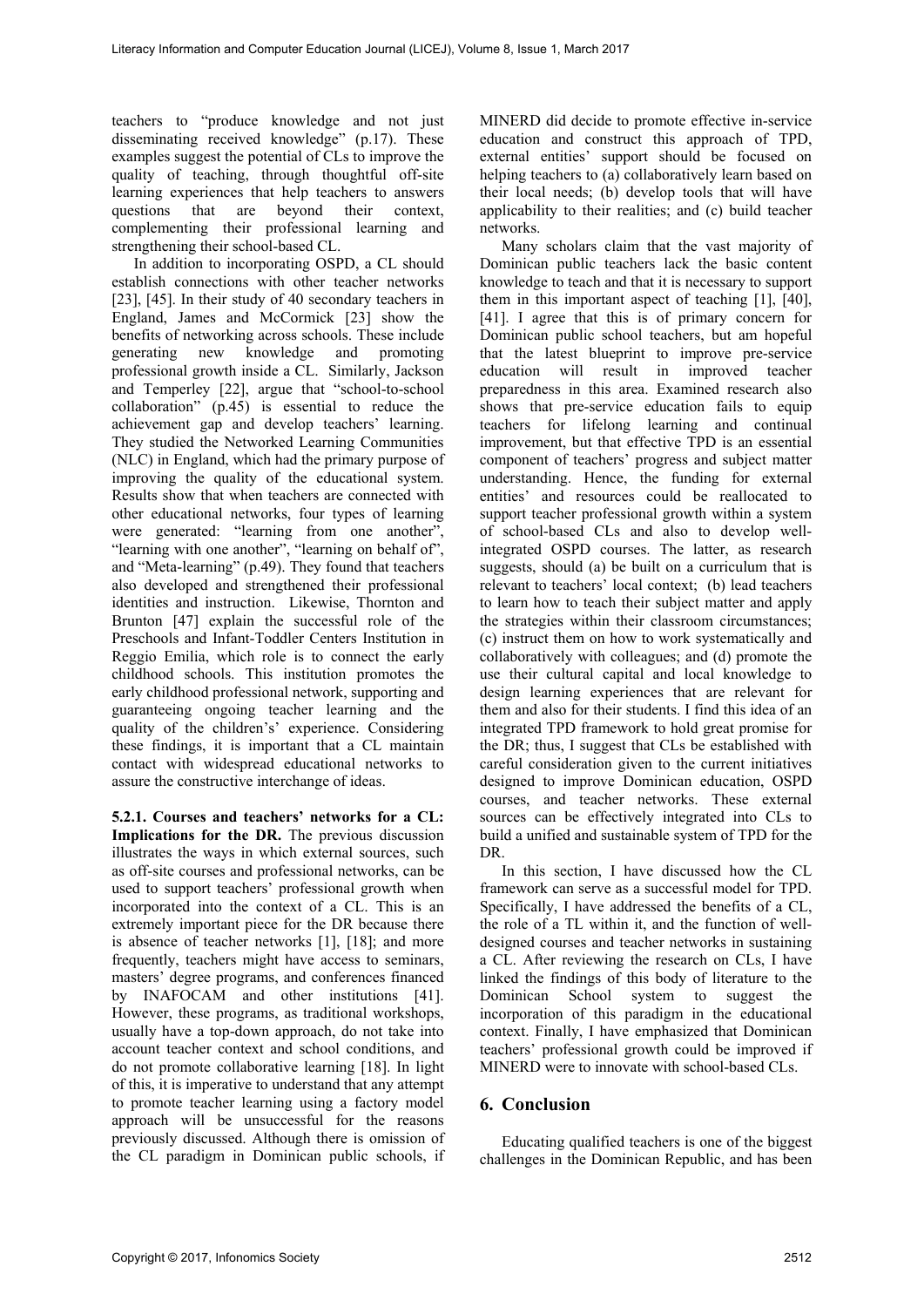one of the main priorities of educational reform in the last 20 years. Nevertheless, these reforms have consistently addressed what teachers should learn, instead of generating a dialogue to understand how teachers learn. In the Dominican Republic, professional development for teachers is implemented through fragmentary workshops that (a) follow a fixed curriculum designed and delivered by external entities (b) outside of the school context.

Republic Ministry of Education (MINERD) has traditionally supported and promoted these workshops, research on teacher professional development suggests that this approach is not successful in developing teacher learning. It refuses to conceptualize teachers as active learners and fails to provide a systematic process for questioning preconceptions about instruction and linking theory to practice. Based on this, I argue that MINERD is sustaining an inadequate model of TPD and I urge MINERD to examine its current structures for teacher professional development. Failure to reconsider these structures may hinder teachers' professional growth and reinforce the current professional conditions for teachers, negatively impacting student outcomes.

Complimentary to the previous argument, research on TPD indicates that teachers learn better in their profession through socialization, reflection, and finding solutions for the particular needs of their students. In this sense, I bring awareness to that fact that teachers become experts through a long-term process of continual learning that extends far beyond periodic workshops. I emphasize that school-based Communities of Learning (CLs) could serve as a framework to transform Dominican in-service education.

Furthermore, I contend that MINERD can achieve their desired goal of improving the quality of teaching by (a) building structures to establish collaborative professional activities within the school context; (b) creating new forms of leadership within a CL; and (c) using the available funding and existing external support to help teachers succeed in their particular context within a CL.

The enactment of successful professional activities requires that MINERD redesign and implement effective policies to support authentic teacher professional growth. Changing the TPD paradigm might generate stakeholder conflicts; however, if MINERD does not take bold action to improve the structure of TPD, the professional status quo in the teaching force will persist. Teacher professional growth does not occur through prepackaged instruction delivered by external entities, but by empowering teachers to link theory with practice. Teacher in-service education must be an imperative piece of the conversation around Dominican education: it is time that teachers have the opportunity to learn effectively and positively impact Dominican pupils.

### **7. Reference**

[1] Abréu-Van Grieken, C. (2012). Career notes for teachers in Dominican Republic. *Ciencia y Sociedad*, *37*(4), 387-400.

[2] Avalos, B. (2010). Educational change in Chile: reform or improvements? 1990–2007. In M. Fullan, A. Hargreaves, A. Lieberman, & D. Hopkins (Eds.), *Second International Handbook Of Educational Change* (pp. 383- 396). Dordrecht: Springer.

[3] Avalos, B. (2011). Teacher professional development in teaching and teacher education over ten years. *Teaching and teacher education*, *27*(1), 10-20.

[4] Bakkenes, I., Vermunt, J. D., & Wubbels, T. (2010). Teacher learning in the context of educational innovation: Learning activities and learning outcomes of experienced teachers. *Learning and Instruction*, *20*(6), 533-548.

[5] Beca, C. (2012). Informe final sobre consultoría sobre política docente en Republica Dominicana. *Publicaciones de la OEI*. Retreived from

http://www.minerd.gob.do/idec/Docs2/4http://www. minerd.gob.do/idec/Docs2/4

[6] Borko, H. (2004). Professional development and teacher learning: mapping the terrain. *Educational Researcher*, *33*(8), 3-15.

[7] Clausen K. W., Aquino, A. M., & Wideman, R. (2009). Bridging the real and ideal: A comparison between learning community characteristics and a school-based case study. *Teaching and Teacher Education*, *25*(3), 444- 452.

[8] Darling-Hammond, L. (1998). Teacher learning that supports student learning. *Educational Leadership*, 55(5), 6–11.

[9] Darling-Hammond, L., & Sykes, G. (1999). *Teaching as the learning profession: Handbook of policy and practice.* San Francisco: Jossey-Bass

[10] Darling-Hammond, L., & Bransford, J. (2005). *Preparing teachers for a changing world: What teachers should learn and be able to do*. San Francisco: Wiley

[11] Darling-Hammond, L. (2006). Constructing 21stcentury teacher education. J*ournal of Teacher Education*, *57*(3), 300-314.

[12] Darling-Hammond, L., & Richardson, N. (2009). Research review/teacher learning: What matters. *Educational Leadership*, *66*(5), 46-53.

[13] Education International Latin America. (2009). *Teacher Training in Latin America: Report on Case Studies in Chile, Nicaragua, Peru and The Dominican*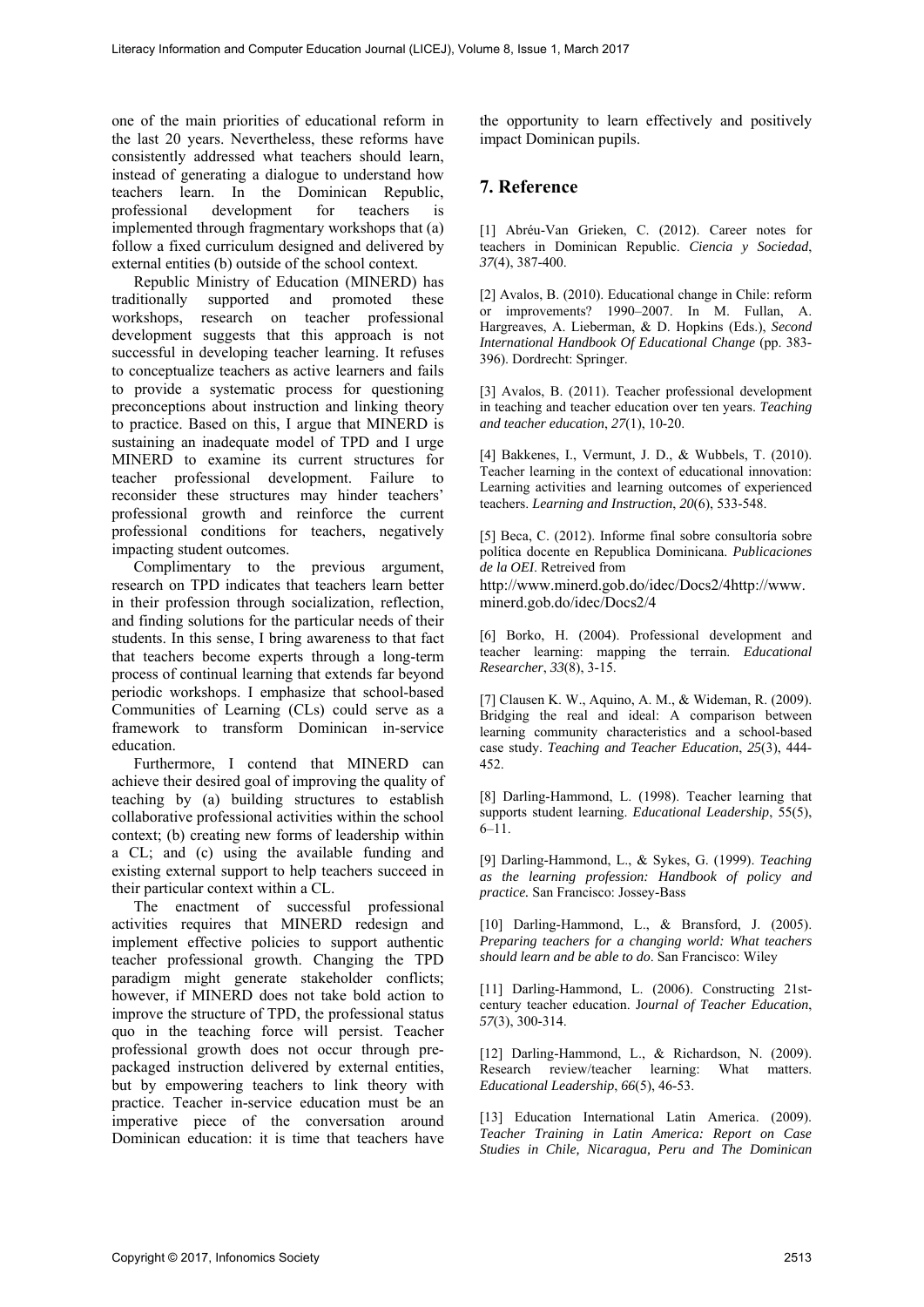*Republic*. Education International. San Jose: Outdanning Forbunded.

[14] Filippini, T. (1998). The role of the pedagogista. In C. Edwards, L. Gandini, & G. Foreman (Eds.),

*The hundred languages of children: The Reggio Emilia approach*—*Advanced reflections* (pp. 27-137) Westport: Ablex Publishing Corporation.

[15] Fullan, M., & Knight, J. (2011). Coaches as system leaders. *Educational Leadership, 69*(2), 50-53.

[16] Gajardo, M. (2007). *Dominican Republic country case study: Country Profile.* Commissioned for the EFA Global Monitoring Report 2008, Education for All by 2015: will we make it?. Washington, DC: UNESCO.

[17] Garet, M. S., Porter, A. C., Desimone, L., Birman, B. F., & Yoon, K. S. (2001). What makes professional development effective? Results from a national sample of teachers. *American Educational Research Journal, 38*(4), 915-945.

[18] Guzman, J.L., Castillo, M, Lavarreda, J, & Mejía, R. (2013) Effective Teacher training policies to ensure effective schools: A perspective from Central America and the Dominican Republic. *In International Conference for School Effectiveness and Improvement (ICSEI 2013)*.

[19] Harris, A. (2003). Teacher leadership as distributed leadership: Heresy, fantasy or possibility? *School Leadership and Management, 23*(3), 313-324.

[20] Hawley, W., & Valli, L. (1999). The Essentials of Effective Professional Development: A New Consensus. In L. Darling-Hammond, & G. Sykes (1999). *Teaching as the learning profession: Handbook of policy and practice (pp. 127-150)* San Francisco: Jossey-Bass

[21] Heikkinen, H. L., Tynjälä, P., & Jokinen, H. (Eds.). (2012). *Peer-group mentoring for teacher development*. Routledge. New York: Routledge.

[22] Jackson, D., & Temperley, J. (2007). From professional learning community to networked learning community. In L. Stoll & K. S. Louis (Eds*.), Professional learning communities: Divergence, depth and dilemmas* (pp. 45-62). New York: Open University Press.

[23] James, M., & McCormick, R. (2009). Teachers learning how to learn. *Teaching And Teacher Education, 25*(7), 973-982.

[24] Kearney, J., & Zuber-Skerritt, O. (2012). From Learning Organization to Learning Community. *The Learning* Organizations, *19*(5), 400-413.

[25] Korthagen, F. A., Kessels, J., Koster, B., Lagerwerf, B., & Wubbels, T. (2001). Linking practice and theory: The pedagogy of realistic teacher education. New Jersey: Lawrence Erlbaum Associates, Inc., Publishers.

[26] Lawrence, C. A., & Chong, W. H. (2010). Teacher collaborative learning through the lesson study: identifying pathways for instructional success in a Singapore high school. *Asia Pacific Education Review, 11*(4), 565-572.

[27] Lecrerc, I. (2012, August 23). La tanda extendida se aplicará en 96 escuelas. *Listin Diario*.

[28] Lieberman, A., & Miller, L. (2008). *Teacher in professional communities*. New York: Teacher College Press.

[29] Lieberman, A., & Pointer Mace, D. (2009). The role of 'accomplished teachers' in professional learning communities: Uncovering practice and enabling leadership. *Teachers and Teaching: Theory and Practice*, *15*(4), 459-470.

[30] Lieberman, A., & Friedrich, L. (2010). *How teachers become leaders: Learning from practice and research*. . New York: Teachers college Press.

[31] Lieberman, A., & Miller, L. (2011). Learning Communities, The starting point for professional learning in schools and classrooms. *Journal of staff Development, (32)*4 16-20.

[32] Little, J. W. (1995). Contested ground: The basis of teacher leadership in two restructuring high schools. *The Elementary School Journal, 96(1)* 47-63.

[33] Mangin, M. M., & Stoelinga, S. R. (2008). Teacher leadership: What it is and why it matters. In M.M. Mangin & S.R. Stoelinga (Eds*.) Effective teacher leadership: Using research to inform and reform*, (pp.10-35). New York: Teacher College Press.

[34] McLaughlin, M. W., & Talbert, J. E. (2006). *Building school-based teacher learning communities: Professional strategies to improve student achievement*. NY: Teachers College Press.

[35] Mejía, R., Castillo, G., Portorreal, F., & Vincent, M. (2006). El caso de República Dominicana. In D. Vaillant D. & C. Rossel (Eds.) *Maestros de escuelas básicas en América Latina. Hacia una radiografía de la profesión*  (pp. 187-214). Santiago de Chile: PREAL.

[36] Ministerio de Educación República Dominicana [MINERD]. (2008). *Plan Decenal 2008-2018 (Ten Year Plan 2008-2018).*

[37] Ministerio de Educación República Dominicana [MINERD]. (2012). Mesa de trabajo no.3 cumplimiento del calendario y el horario escolar.

[38] Ministerio de Educación Superior Ciencia y Tecnología [MESCYT], (2010). *Plan de reformulación de la formación docente*.

[39] Organisation for Economic Co-Operation and Development [OECD] (2005). *Teacher Matters: Attracting, developing and retaining effective teachers*. Paris: OECD.

[40] Organisation for Economic Co-Operation and Development [OECD]. (2008). *Reviews of national policies for education Dominican Republic.* Paris: OECD Publications.